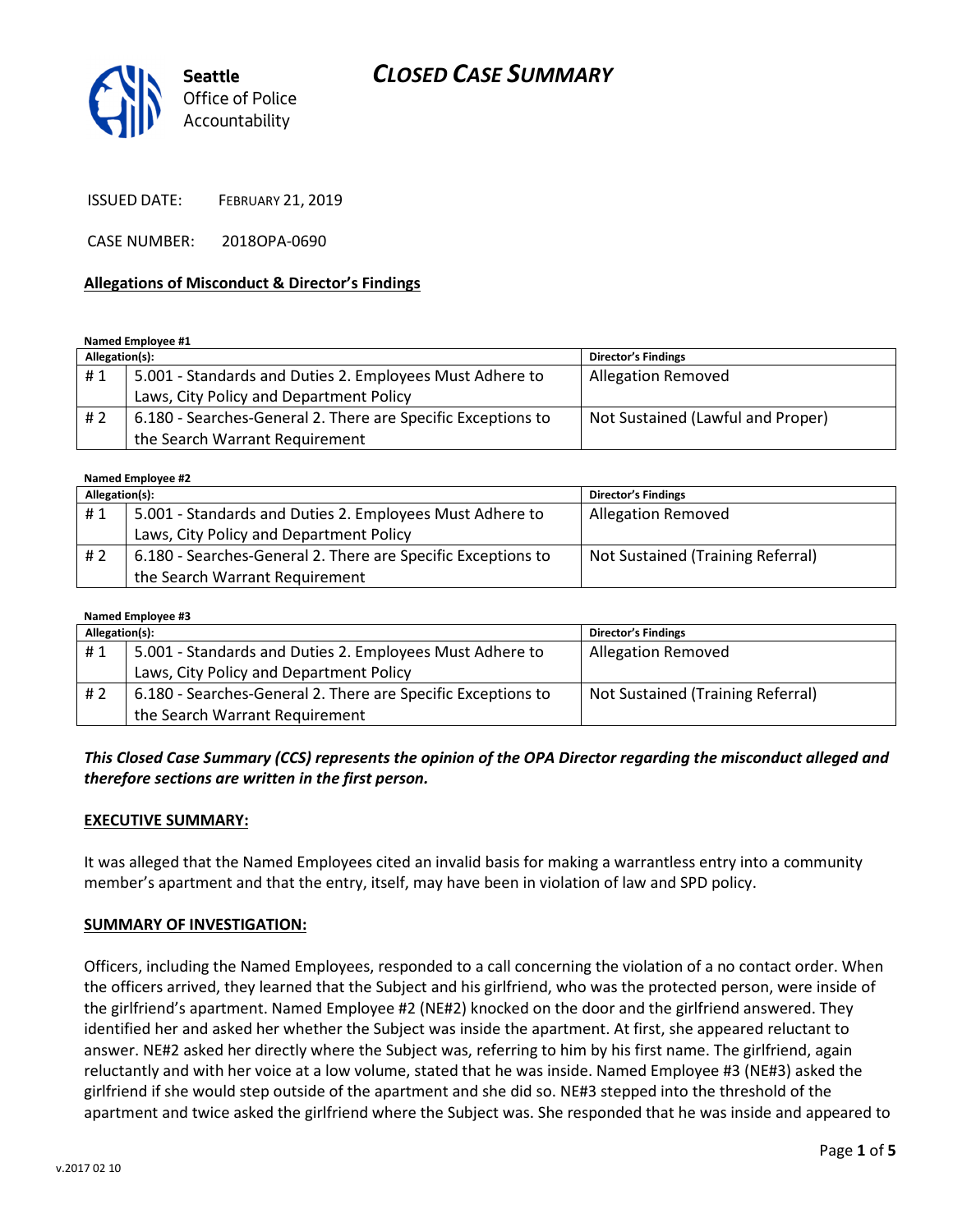v.2017 02 10

# CLOSE CASE SUMMARY

OPA CASE NUMBER: 2018OPA-0690

Seattle

Office of Police Accountability

point to a location within the apartment. NE#2 and NE#4 entered into the apartment. They were eventually following inside by Named Employee #1 (NE#1). Shortly after entry, the officers observed the Subject. The Subject, who was sitting down, was armed with a knife. He stood up and began cutting himself. At that point, NE#3 used force to take the Complainant into custody. The force, which was consistent with policy, is not at issue here.

In NE#3's use of force report, he contended that the warrantless entry into the apartment was justified by "implied consent." NE#3 told OPA that he initially wrote that he had simple "consent" in his first draft of his use of force report; however, he explained that his Lieutenant directed him to change "consent" to "implied consent." He did not recall his Lieutenant's justification for that change. All of the Named Employees informed OPA that they did not receive express consent from the Subject to enter her apartment. Moreover, they all recognized that there were no exigent circumstances present that would have allowed for entry therein.

The force used by NE#3 was later reviewed by the Department's Force Review Board (FRB). During its analysis, the FRB identified that there was no "implied consent" exception to the search warrant requirement. Accordingly, the FRB found that the Named Employees did not properly document the legal basis for their entry into the girlfriend's apartment. FRB referred that issue to OPA, as well as the question of whether the entry, itself, was justified. This investigation ensued.

As part of its investigation, OPA interviewed the Named Employees. Named Employee #1 (NE#1) told OPA that he arrived at the apartment after NE#2 and NE#3 had already made the decision to enter. When asked what his basis was for going inside of the apartment, NE#1 referenced officer safety, given that he was providing backup for NE#2 and NE#3. NE#1 did not believe that there were any exigent circumstances at the time. When asked what he had learned from the incident, NE#1 stated that he now knew that he could not rely on "implied consent" as a basis for conducting a warrantless entry. He further told OPA that he learned that he, as a backing officer, needed to make sure that the primary officers were acting consistent with policy.

At the time of the incident, NE#2 was a probationary officer and NE#3 was his Field Training Officer. NE#2 stated that he was with NE#3 when initial contact with the girlfriend was made. He stated that she appeared to be fearful and was talking quietly. NE#2 stated that NE#3 made the decision to enter. He told OPA that the girlfriend did not give oral consent for the officers to enter her apartment. He further stated that, to the best of his knowledge, there was no exigency permitting entry.

NE#3, like NE#2, acknowledged that oral consent to enter was not given by the girlfriend. However, he stated that she pointed out where the Subject was in her apartment and then moved out of the way to let the officers walk by her and inside. NE#3 also confirmed that there was no exigency present to justify entry. NE#3 told OPA that he did not have an explanation for why his Lieutenant told him to cite "implied consent" as the lawful authority that permitted their entry into the apartment and then their presence therein when he used force. NE#3 cited a number of cases as supporting his warrantless entry into the apartment. One those cases – State v. Raines, 559 Wn. App. 459 (1989) – is, in OPA's opinion, conclusive legal authority establishing that the entry was appropriate. However, this case does not support the proposition that the legal basis for the warrantless entry was "implied consent." This is, instead, a term of art, most often utilized in the context of tests to determine impaired driving, to which consent is implied based on the obtaining of a state-issued driver's license. I note that another case cited by NE#3 - State v. Jacobs, 101 Wn. App. 80 (2000) – is relevant to the extent that it holds that the Subject, who was violating a no-contact order – had no standing to contest the validity of the entry. However, the determinative question here is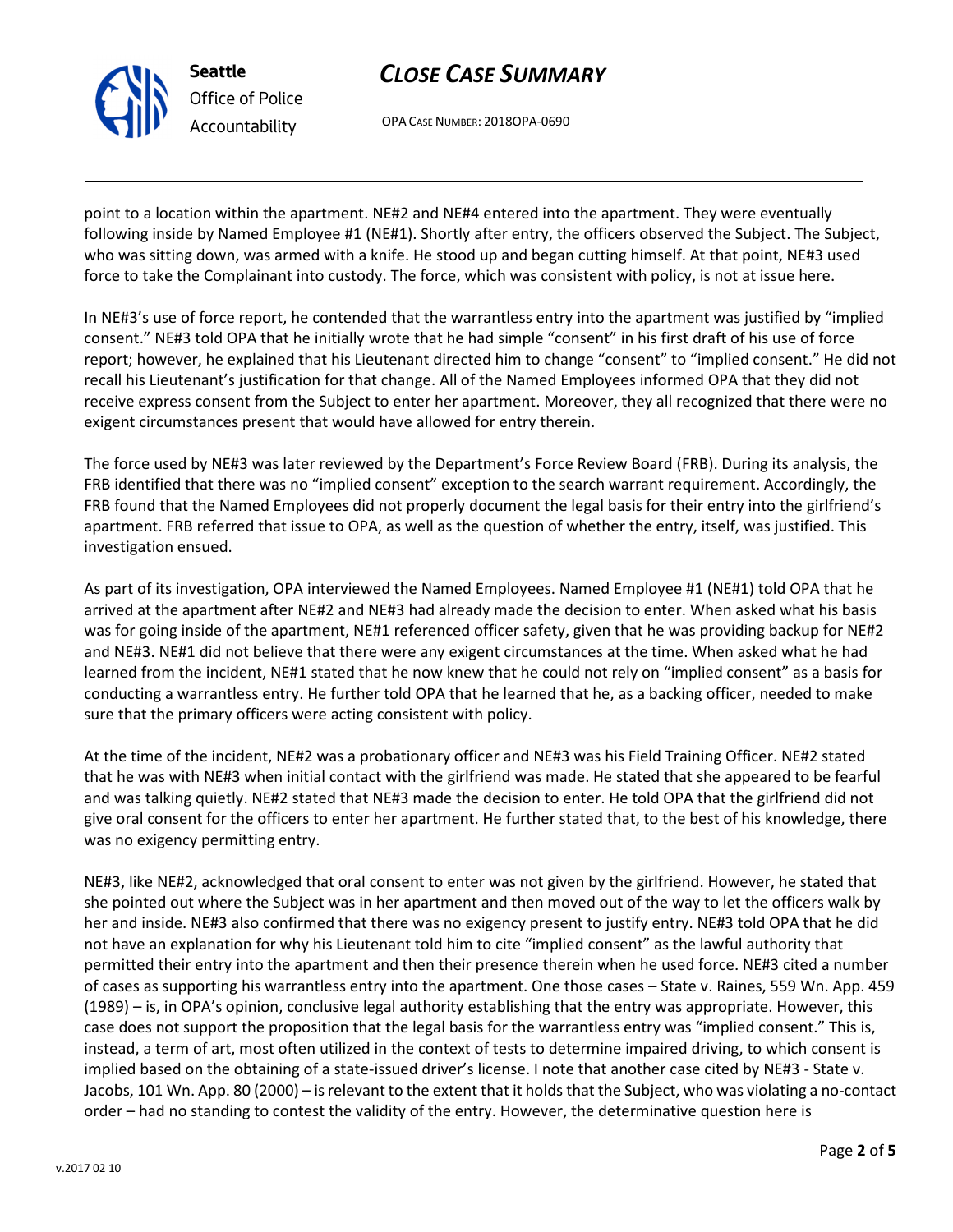

### CLOSE CASE SUMMARY

OPA CASE NUMBER: 2018OPA-0690

whether the search would stand up to scrutiny if challenged by the girlfriend, not the Subject.

#### ANALYSIS AND CONCLUSIONS:

#### Named Employee #1 - Allegation #1 5.001 - Standards and Duties 2. Employees Must Adhere to Laws, City Policy and Department Policy

SPD Policy 5.001-POL-2 requires that employees adhere to laws, City policy, and Department policy. As discussed more fully herein, it was alleged that the Named Employees acted contrary to Department policy and potentially the law when they made entry into the girlfriend's apartment. Given that this issue is addressed in the context of SPD Policy 6.180-POL-2, below, I find that this allegation is duplicative and I recommend that it be removed.

Recommended Finding: Allegation Removed

#### Named Employee #1 - Allegation #2 6.180 - Searches-General 2. There are Specific Exceptions to the Search Warrant Requirement

As discussed above, NE#1 entered the apartment after NE#2 and NE#3 had already done so. Based on a review of the BWV, he did not take part in or influence the decision to make entry. Moreover, he did not document in his report that the search was justified by "implied consent."

NE#1 explained to OPA that he entered the apartment to provide back-up to NE#2 and NE#3 and, in that respect, acted to ensure officer safety. I find that this decision was both reasonable and consistent with policy.

As such, I recommend that this allegation be Not Sustained – Lawful and Proper as against him.

Recommended Finding: Not Sustained (Lawful and Proper)

#### Named Employee #2 - Allegation #1 5.001 - Standards and Duties 2. Employees Must Adhere to Laws, City Policy and Department Policy

For the same reasons as stated above (see Named Employee #1, Allegation #1), I recommend that this allegation be removed.

Recommended Finding: Allegation Removed

#### Named Employee #2 - Allegation #2 6.180 - Searches-General 2. There are Specific Exceptions to the Search Warrant Requirement

SPD Policy 6.180-POL-2 concerns searches and seizures, including entries into residences. It specifically references the various exceptions to the search warrant requirement. Among the exceptions discussed therein are consent and exigent circumstances. The policy does not include "implied consent" as an exception and, indeed, OPA knows of no legal authority providing that such an exception exists to the warrant requirement. The chain of command's force review noted that both NE#2 and NE#3 reported that the search was justified by "implied consent." This was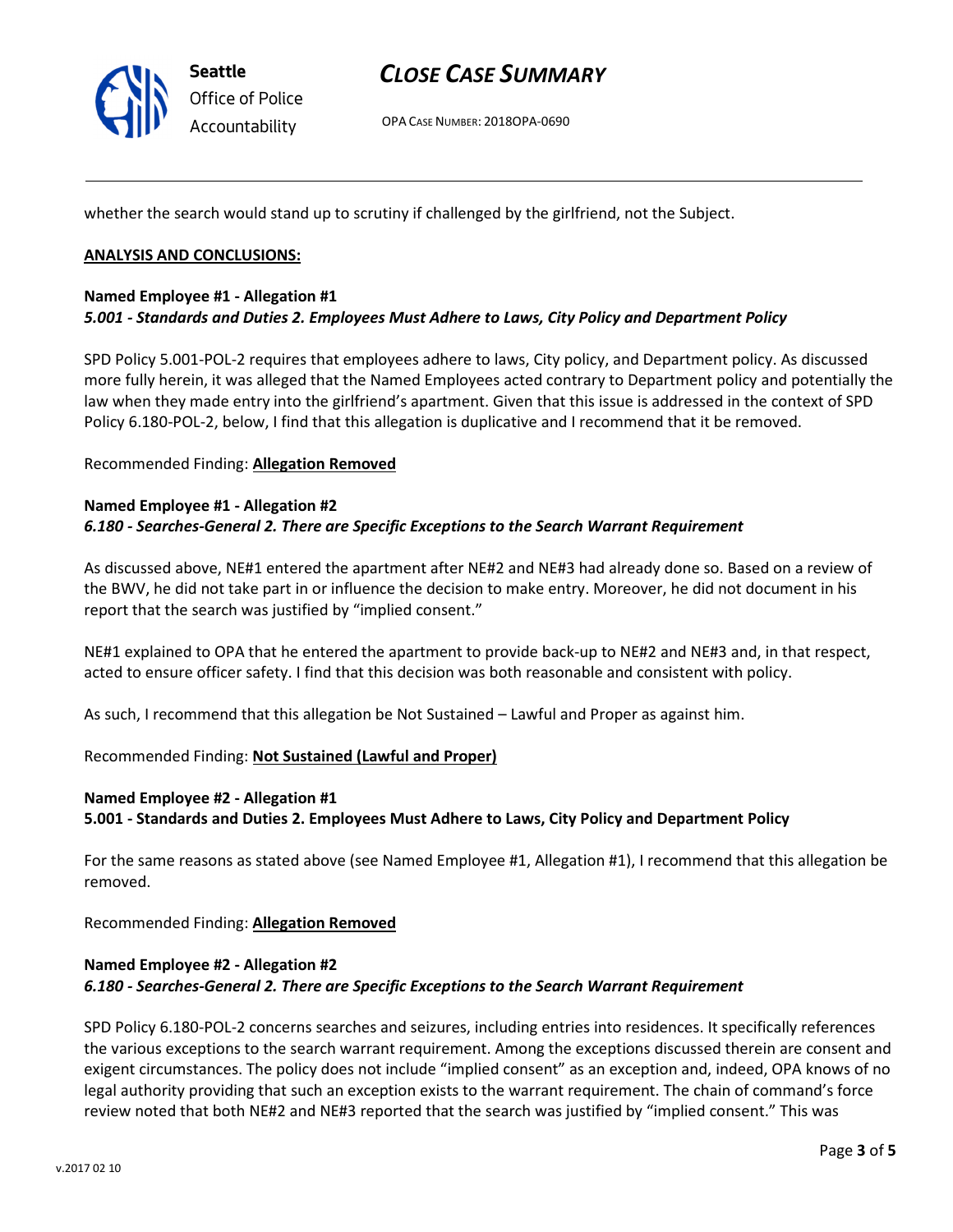

# CLOSE CASE SUMMARY

OPA CASE NUMBER: 2018OPA-0690

incorrect. Moreover, NE#3's Lieutenant was in error when she, according to NE#3's account, told NE#3 to include this language in his report. It is unclear from NE#3's OPA interview what the basis for the Lieutenant's direction was.

While the officers proffered the incorrect basis for the entry in their reporting, the warrantless entry was still justified as a matter of law. I agree with NE#3 that State v. Raines supports the finding that the girlfriend pointing out the Subject's location inside the apartment and then moving to the side when the officers entered, would be construed as legal consent, even if not provided orally. However, even if this did constitute consent, SPD policy still compelled the officers to have the girlfriend execute a consent to search Form. This was the case even though such a form was likely not legally required. See, e.g., State v. Dancer, 174 Wn. App. 666, 300 P.3d 475 (2013), review denied, 179 Wn.2d 1014 (2014) (the officer's failure to provide Ferrier warnings did not render consent invalid where the officers had independent corroborating evidence, a K-9 track, that the person could actually be found in the home). In this respect, the policy is more restrictive than the law. I note that this result seems counterintuitive given that it would be illogical to obtain non-verbal consent and then follow-up with a request that the resident sign a form; however, this is how the policy is currently written.

Given the failure to have the girlfriend execute a consent to search form and given that at least two of the involved officers provided the incorrect justification for entering the apartment, OPA concludes that a Training Referral is the appropriate result. In making this recommendation, OPA notes that the officers' Captain already reminded all South Precinct supervisors that "implied consent" is not an exception to the search warrant requirement. It may be helpful to provide a broader reminder to all South Precinct officers at a roll call briefing.

• Training Referral: The Named Employees should be retrained on SPD Policy 6.180 and, specifically, the requirement that when they obtain consent to enter a residence, they have the resident execute a Consent to Search Form. The Named Employees should also be reminded that "implied consent" is not an exception to the search warrant requirement, even if consent does not necessarily need to be verbal and express to be valid. Lastly, the Precinct Captain should provide this same reminder to the Lieutenant who ordered NE#3 to include "implied consent" in his use of force report. This retraining and counseling should be documented and this documentation should be maintained in an appropriate database.

#### Recommended Finding: Not Sustained (Training Referral)

#### Named Employee #3 - Allegation #1 5.001 - Standards and Duties 2. Employees Must Adhere to Laws, City Policy and Department Policy

For the same reasons as stated above (see Named Employee #1, Allegation #1), I recommend that this allegation be removed.

Recommended Finding: Allegation Removed

#### Named Employee #3 - Allegation #2 6.180 - Searches-General 2. There are Specific Exceptions to the Search Warrant Requirement

I recommend that this allegation be Not Sustained and refer to the above Training Referral. (See Named Employee #2, Allegation #2.)